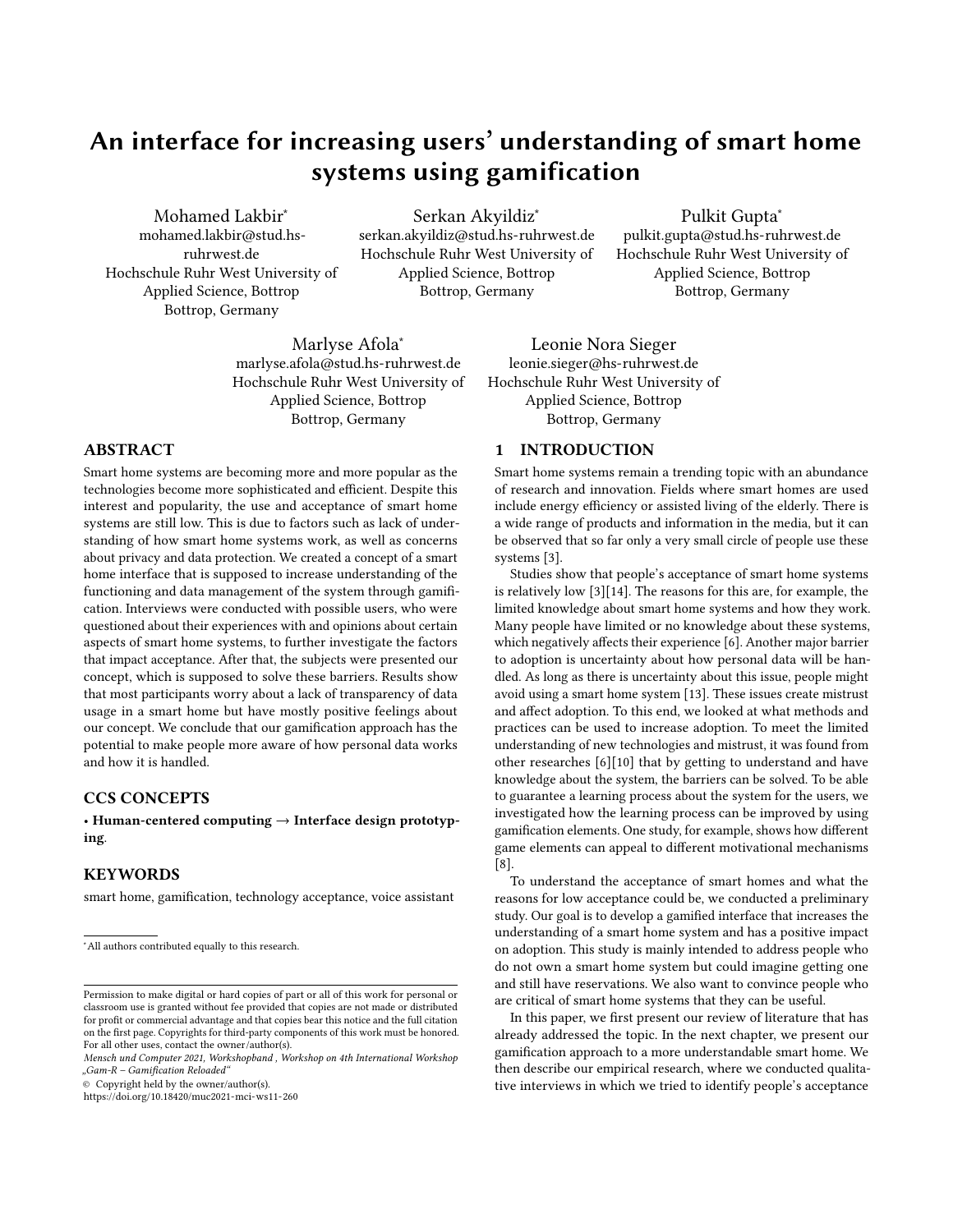towards smart home systems and presented our approach to potential users to see how they perceive it and how it could be improved. The results are analyzed to see if our solution approach might be applicable. Based on the results, possible next steps are outlined.

# 2 STATE OF ART

In this chapter, we will look at research that has already been conducted and describe how it relates to our work. To provide an overview of the problems associated with the acceptance of smart home systems, we first looked at scientific papers that deal with this topic.

Reasons for the lack of acceptance for smart home technologies have already been attempted to be identified in research have investigated the following research question:

### "Which factors influence the acceptance of smart home technologies in Germany?"

To answer this question, [Gross et al.](#page-4-2) conducted interviews with users and non-users to obtain the subjects' assessments [\[6\]](#page-4-2). They found that both users and non-users often doubted the usefulness of the systems and saw no added value in their everyday life. The subjects also had doubts about the security of such systems. Above all, the question of how to handle their data was a barrier for the participants. Another important factor here was the limited knowledge about smart home technologies. This point influences the previously mentioned aspects. The majority of the subjects had limited or no knowledge about the various smart home systems. This also meant that no intention was seen in wanting to use such a system [\[6\]](#page-4-2).

Another research [\[3\]](#page-4-0) also dealt with the question of the acceptance of smart homes. This research aimed to investigate social barriers to the introduction of smart homes. For this purpose, the authors conducted deliberative workshops, expert interviews, and literature research to investigate the social barriers. Conversely, these social barriers provide lower acceptance. In the workshops that were conducted, it was discovered that the majority of the public has concerns about the following: Loss of control and apathy, reliability, the view that smart home technology is divisive; exclusive or irrelevant; privacy and data security; cost and trust. The reasons researched lead to a lack of motivation to use a smart home system. To overcome barriers such as data security, limited knowledge or trust, it is necessary to educate the users on these points [\[3\]](#page-4-0).

In the study by [Aldossari and Sidorova,](#page-4-6) the acceptance of IoT in the smart home context was investigated. For this purpose, a theoretical model was used that integrates the unified theory of acceptance and use of technology (UTAUT2). The results show that social influence and hedonic motivation are important factors influencing the acceptance and use of a smart home. Also, the factors of trust and security risks have a major influence on acceptance. [\[1\]](#page-4-6)

With the help of this research, we can identify most of the reasons for low acceptance and use them in our work. To relate these factors to our approach, we looked at research in the gamification field.

Gamification in learning can increase motivation to learn, which was shown in research by Su and Cheng [\[12\]](#page-4-7). Gamified learning activities were used in schools, and it was observed how they were received by the students. Using a questionnaire, it was determined

that the students perceived the gamification elements, which were made possible via the smartphone, positively. The pre-test and post-test showed that the integration of mobile and gamification technologies resulted in better learning performance and a higher level of motivation than non-gamified mobile learning or traditional teaching.

In a study from [Yildirim](#page-4-8) [\[15\]](#page-4-8), the effects of gamification-based teaching practices in a university were investigated. For this purpose, an experimental design with pretest-posttest experimental and control groups was conceived. This was carried out with 97 students, and the results showed that gamification-based teaching practices have a positive impact on student's performance and students' attitudes towards teaching.

The paper by [Strmečki et al.](#page-4-9) investigated the introduction of gamification elements in e-learning systems. Here it is explicitly about the use of game elements, game mechanics and game thinking. Gamification in e-learning systems is used to motivate and engage learners. For this purpose, the authors applied and compared a gamified and a non-gamified e-learning course. The results showed that students who participated in the gamified version of the elearning course achieved greater learning success. Through this, the potential of gamification elements in the field of learning can be seen [\[11\]](#page-4-9).

In the paper from [Bahrini et al.](#page-4-10) the researchers also examined privacy and security issues. Many users find it difficult to acquire and apply security recommendations to protect themselves from malicious behaviour in smart home systems, causing users to lose interest in the topic. Game-based learning is a powerful way to engage users in a fun and intuitive way. In this paper, the authors investigated the effect of game premise on user motivation and performance in an educational game. For this purpose, a game was designed with the goal of educating users about smart security challenges. Two versions of the game developed with opposite gameplay were compared to each other in a cross-group experiment. The results show high motivational scores in both versions of the smart home security problem-solving game [\[2\]](#page-4-10).

It can be seen here that gamification encourages learning, and this effect is what our approach aims at, as we think that by learning or getting to know the system, the user will become more receptive to the smart home system, and the issues such as privacy and concerns about security can be addressed.

That gamification can increase motivation to use the systems was investigated in this paper. [Sailer et al.](#page-4-5) investigated how different game elements can appeal to different motivational mechanisms. This theoretical research shows that gamification potentially addresses motivational mechanisms and thereby promotes motivation. Important here are three factors that can lead to a motivational gamification approach:

- (1) Determination of the target group to be addressed by gamification.
- (2) Gamification environment. To create an effective environment, design guidelines help to analyze why certain gamification elements have a motivating effect.
- (3) Context. Here it is important to describe the context as the content or theme of a task.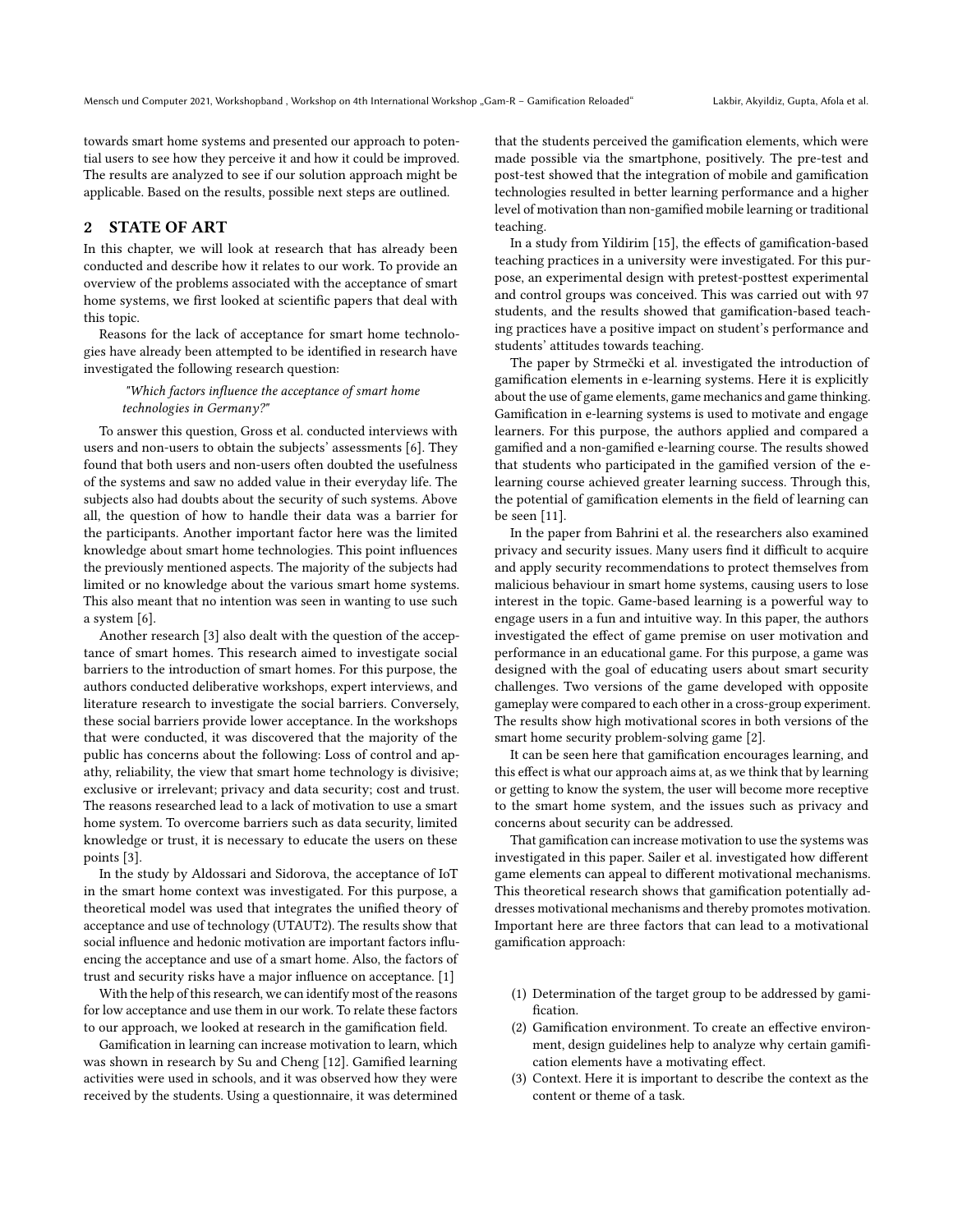To gain further knowledge on this topic, it is important to consider these points when designing a gamification environment [\[8\]](#page-4-5).

In another research by Sailer, the impact of gamification on motivation and learning outcomes was investigated. Research findings on the effects of gamification on cognitive, motivational, and behavioural learning results were systematically summarized in this meta-analysis. Findings from random-effects models showed significant small effects of gamification on cognitive, motivational and behavioural learning outcomes. Because of the heterogeneity of effect sizes, moderator analyses were conducted to examine the inclusion of game fiction, social interaction, comparison group learning arrangement, and situational, contextual, and methodological moderators, namely time period, research context, randomization, design and instruments. Results of the sub-split analysis suggest that effects of competition, augmented utilizing collaboration, may also be valid for motivational learning outcomes [\[9\]](#page-4-11).

Low acceptance can be caused by limited knowledge [\[6\]](#page-4-2). Therefore, our approach is to "teach" the user the system via gamification elements and thus eliminate the concerns in the points, data protection or worries about security, through explanation.

# 3 APPROACH

Considering the problems in smart home acceptance explored from the literature review, a concept for an interface was developed that could help to reduce these barriers. Our approach should include both gamification elements and serious game elements. Gamification focuses on the use of game elements in non-game environments [\[4\]](#page-4-12). Since serious games, on the other hand, focus more on the aspect of not having the main function as entertainment but a well-defined intention such as the educational purpose, the functions of our approach must be separated here [\[5\]](#page-4-13).

For the gamification elements, we have taken a principle from video games. Here the smart home system interacts similarly to nonplayer characters in video games. Non-player characters interact with the player and have conversations with him. We transfer this to our approach by having the user "talk" to the smart home and get to know the system. Thus, the points are: (1) The request of functions, (2) answering questions about data protection and (3) controlling the house, which is explained in more detail below. Those elements of video games that can have a learning effect were investigated in this study [\[7\]](#page-4-14).

We aim to use the serious-game element by incorporating learning games, which is clarified in point (4) and explains the functions with the help of games. In the smart home system, we imagine, firstly, the users can ask the smart home, as well as the individual devices implemented in the smart home, questions and to talk to it naturally. Secondly, games are implemented that support the understanding of the functions of the system

Speaking with the system should cover the following tasks:

- (1) The request of functions
- (2) Answering questions about data protection
- (3) Controlling the house
- (4) Explaining the functions with the help of games
- The request of functions:

In this part of the interface, the user can ask the individual devices in the house about the functions. A conversation could go like this: The user goes to the refrigerator and asks "What can you do?". The refrigerator responds with, "I have a freezer compartment where you can store things below -7 degrees, as well as the main compartment with a temperature of 3 degrees. I can also blast freeze individual food items". Now the user has an overview of the individual functions of the refrigerator.

#### • Answering questions about data protection:

The user can ask any kind of questions regarding his data that is processed in the system. For example, he can ask a system what it has done with his data, where it has been sent and who has access to it. In addition, the user can ask the individual devices, as well as the entire system, to stop collecting and storing certain data.

### • Controlling the house:

This is similar to existing concepts of voice-controlled smart home systems. The user issues a command ("Turn on the light," "Turn up the heating", "Change the TV program") and the system executes it.

• The explanation of functions with the help of games:

The user can play different games with his home. The games that are provided are designed creatively. For example, the user can play a "who and where am I" game. A device describes its features and functions, the user must guess where the device is "hiding" and exactly which device it is. Another variant is a role-playing game. The user is told a story in which different things happen, which can be influenced by using the different devices. For example, the user has to make various decisions within the story. To make the decision, different actions with different devices are suggested to him. Depending on which device he then chooses, the rest of the story proceeds differently.

#### 4 STUDY

To investigate smart home acceptance issues and how possible users perceive our approach, qualitative guided interviews were conducted with 10 participants. Because of contract restrictions due to the pandemic, the interviews were conducted using an online video conferencing tool with each participant individually. Interviews took place between 10.05.2021 and 28.05.2021.

#### 4.1 Study design

The participants interviewed all come from Germany and the immediate area. Care was taken to ensure that the participants were at least 25 years old and, in some cases, married with children. The oldest participant is 43 years old, 5 of them were male and 5 female  $(M = 30.4, SD = 6.67)$ . In this case, we did not take into consideration whether the subjects had a fundamental dislike for smart home systems, since we wanted to form a general impression of the opinion regarding smart home systems and our idea.

First, we asked for their socio-demographic information regarding age and gender. Subsequently, we requested that the participants to rate their technical knowledge on a seven point Likert scale and also asked them what they understand under the term "smart home." After these questions, we presented our voice assistant approach.

Following the presentation, we asked questions about how familiar the subjects were with voice assistants and what advantages and disadvantages they saw in them. After that, we asked how they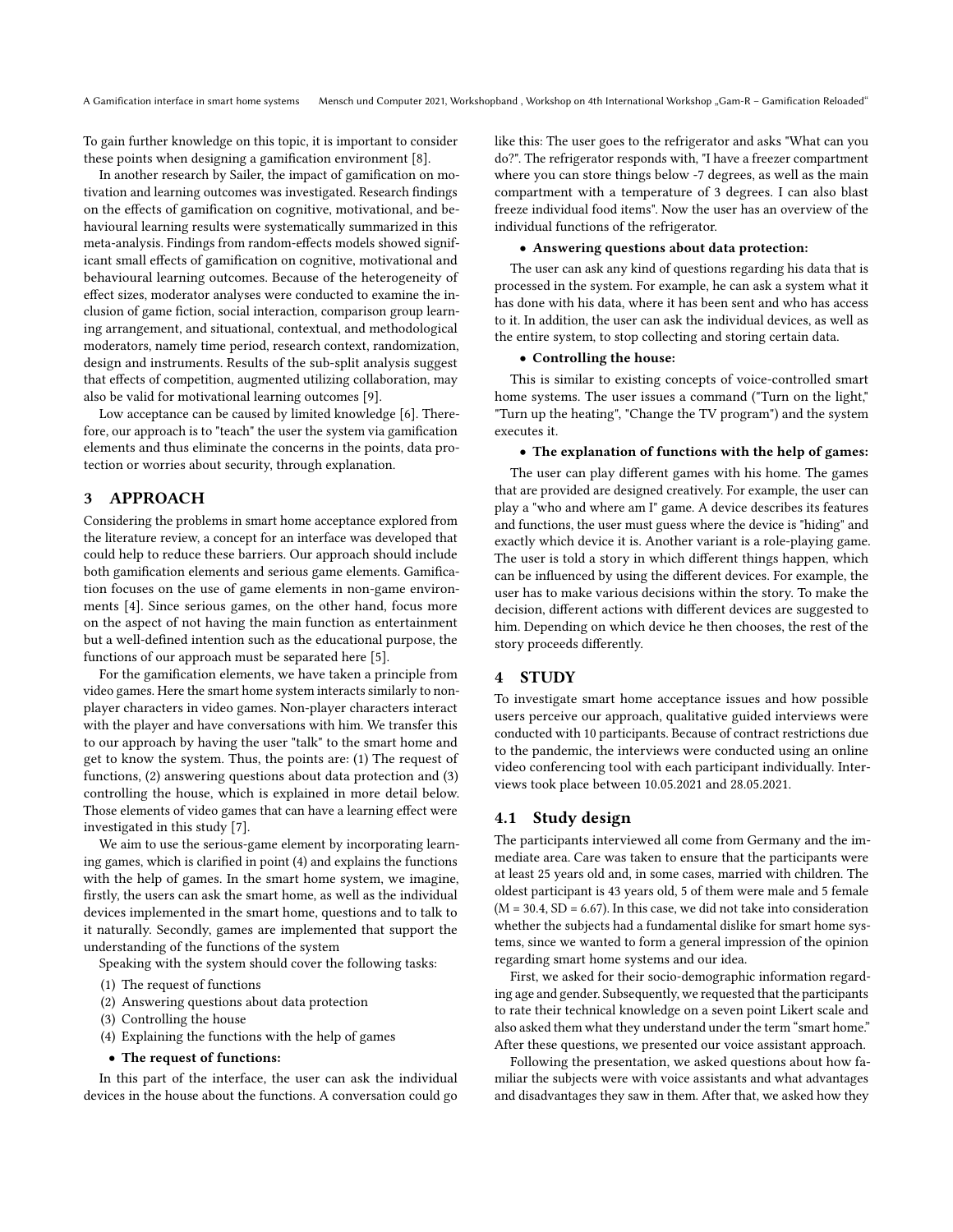#### Table 1: Asked Questions in the interviews

#### Questions

- 1. How high do you rate your technical knowledge?
- 2. What do you understand by the term "smart home"?
- 3. How familiar are you with voice assistants?
- 4. What advantages and disadvantages do you see in using voice assistants?
- 5. What do you think of the idea of being able to talk to any system in your home?
- 6. What do you think of our idea and would you use it?
- 7. What must be in place for you to want to use a smart home?
- 8. What general dangers do you see in using a smart home system? Do you see any dangers with our idea?
- 9. Would these dangers go down if you had a conversation with your system?
- 10. Would these dangers decrease if you can query the behavior of their system?
- 11. Which data (usage behavior, general data) would the system be allowed to store and which not?

would find talking to any smart home system in the house. To see how our approach was received by the subjects, we then asked them for their views on it.

To find out how subjects feel about privacy, we asked the following questions: What must be given for you to want to use a smart home? What general dangers do you see in using a smart home system and whether they see any dangers in our idea? On the dangers, we also asked these questions to identify the subjects' concerns: Would these dangers decrease if you had a conversation with your system and if you could interrogate the behaviour of their system? Finally, we also asked which data (usage behaviour, general data) the system would be allowed to store and which it would not.

Since this is a qualitative analysis and the subjects often gave very detailed answers, a table listing all the inheritances is not convenient. Therefore, the results were summarized in the Results section.

#### 4.2 Results

Most subjects stated that they had a medium understanding of technology ( $M = 4.7$ ,  $SD = 1.25$ ,  $MD = 5$ ). There were no subjects who reported they had little knowledge of technology; instead, there were more subjects who were partly well versed. Most subjects said they would like to use a smart home system, but the most commonly mentioned counterpoint was the expensive purchase of such a system. Also, a disadvantage people mentioned was that implementation requires some knowledge and effort. Similar to other studies, privacy was a major issue [\[2\]](#page-4-10)[\[3\]](#page-4-0). There are various concerns that data obtained would be sold or used by hackers. This was also reflected in the opinions regarding the use of voice systems. Most respondents found voice systems to be very convenient and profitable but were afraid that they could be monitored throughout, and that data would be collected somewhere outside their home system. Part of our idea involves being able to talk to any system

in the house. The majority of subjects thought the idea itself would be good and very useful. These subjects saw more advantages in it than disadvantages. For example, one participant said that they would like to have a system that prepares breakfast with little effort and through voice control. The disadvantages of the presented system according to our participants coincide with those previously mentioned. Again, there is a concern that subjects will be permanently monitored.

Individual subjects also found it scary to be able to talk to any device and were concerned that the human element of action would be lost. When asked if privacy concerns would decrease if individual devices could be queried regarding the most recently stored and used data, all but one answered yes. Nevertheless, there was concern among individual subjects that there is still a risk and that it is not possible to monitor the system 24 hours a day. The opinions were divided regarding the idea of playing with the house. Some of the subjects found the idea funny and interesting. Most of them could imagine that by playing with the house some functions could be brought closer. Another group of people found it unnecessary and not profitable. The reason for this was that these subjects seemed very convinced that they would understand all devices without such a game and would therefore not even try it.

## 5 CONCLUSION AND FUTURE WORK

The acceptance of smart home systems is still relatively low, which is why this research was conducted. To identify the reasons, a literature review on the topic of smart homes was conducted. A smart home interface that could increase the low acceptance was conceptualized. For this purpose, interviews with 10 participants were conducted to find out their opinions towards smart home systems and to present our approach to get the first assessment of it. Based on the interviews, some insights could be gained. As was also evident in the literature, the main reasons for not using smart home systems were problems with data handling and a lack of transparency. Most of the subjects were concerned that a voice assistant would also listen if it was not addressed. A solution must now be found so that the subjects are not unsettled by this fear. This concern is partly justified because a voice assistant that is expected to function when the user calls out has to "listen" continuously. Some of the subjects found playing with the house interesting and thought that it could have potential. On the other hand, other participants considered it unnecessary. Possibly, such a function could be added as an add-on for users with little technical knowledge.

The knowledge we gained can be used for the continuation of this project. Parts of our interface design will now be restructured so that weaknesses are mitigated in the execution of our project. The next step will be to conduct an experimental study. We are planning to have subjects enter a prototypical smart home and then interact using various smart home devices. When interacting with the devices, the devices will not be controlled by voice, but each control will be initiated remotely by the research leaders (Wizard of Oz experiment). The procedure of the implementation is planned as follows: At the beginning, the subjects enter a smart home. Via speaker, the subject is welcomed by a "voice system", which is controlled by the research leaders. The voice system will have several pre-implemented potential answers that can answer